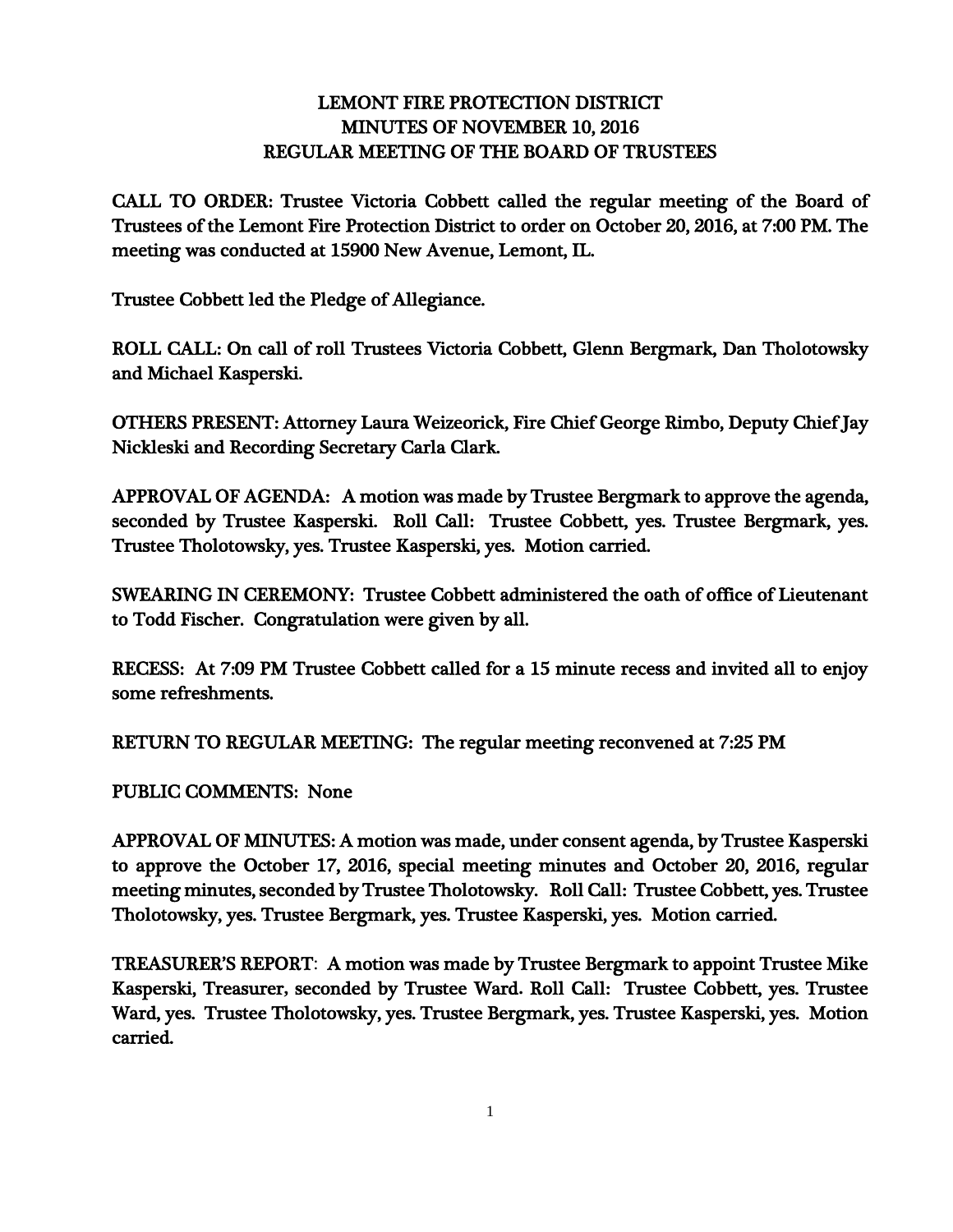Trustee Kasperski read the bill listing totaling \$1,089,627.44. Trustee Kasperski made a motion to approve the Treasurer's report as presented, seconded by Trustee Tholotowsky. Roll Call: Trustee Cobbett, yes. Trustee Tholotowsky, yes. Trustee Bergmark, yes. Trustee Kasperski, yes. Motion carried.

## COMMUNICATIONS FROM THE BOARD: None

## ATTORNEY REPORT: None

CHIEF'S REPORT: Deputy Chief Nickleski updated the Board on apparatus, training and the various meetings he attended since last meeting. He stated we responded to 270 calls in October which is a 19% decrease over October, 2015. Deputy Chief Nickleski stated that employees logged in 1064 hours of training for the month of October. He stated that the communications equipment has been installed on our new ladder truck and driver training has begun.

Chief Rimbo informed the Trustees that Rosenbauer, manufacture of our ladder truck, sent a camera crew out today, they are making a 5 minute video of the new ladder truck to be used by them for advertising. He stated that the District should be receiving a copy of it as well. He stated that FF. Gubbins and FF. Hanson have received their Master's Degree from Lewis University in Public Safety Administration and congratulated them on their achievement. Chief Rimbo stated that for Veteran's day, the Blackhawks will have approximately 100 veterans on the ice for the National Anthem, our Lt. Dave Evers, Army Reserve Vet, will be among those on the ice. Chief Rimbo stated that recently a few of our Firefighter's and Trustee Tholotowsky participated in a MDA fill the boot campaign and raised over \$1,300.00 for their efforts. He stated today, members of our Firefighter Local 3966 participated in a presentation of a vehicle to a wounded vet through the AFFI Wounded Warrior Program downtown. This was broadcast on radio stations and news channels. Over the past 3 years Local 3966 fund raising events raised over \$15,000.00 toward this program.

BUDGET HEARING: A motion was made by Trustee Kasperski to open the meeting to the public at 7:34 PM for comments with regards to Ordinance 16-02, Budget fiscal year 2017, seconded by Trustee Tholotowsky. Roll Call: Trustee Cobbett, yes. Trustee Bergmark, yes. Trustee Kasperski, yes. Trustee Tholotowsky, yes. Motion carried. Recording Secretary Clark stated that the 30 day budget notice was published and a copy of the proposed budget has been available to the public. Chief Rimbo stated the budget presented tonight for approval is the same one the Board reviewed in detail at a special meeting on October 17, 2016. No member of the public addressed the Trustees on the proposed Budget and Appropriations Ordinance 16-02 for fiscal year 2017; therefore a motion was made by Trustee Bergmark to close the hearing at 7:36 PM, seconded by Trustee Kasperski. Roll Call: Trustee Cobbett, yes. Trustee Bergmark, yes. Trustee Kasperski, yes. Trustee Tholotowsky, yes. Motion carried.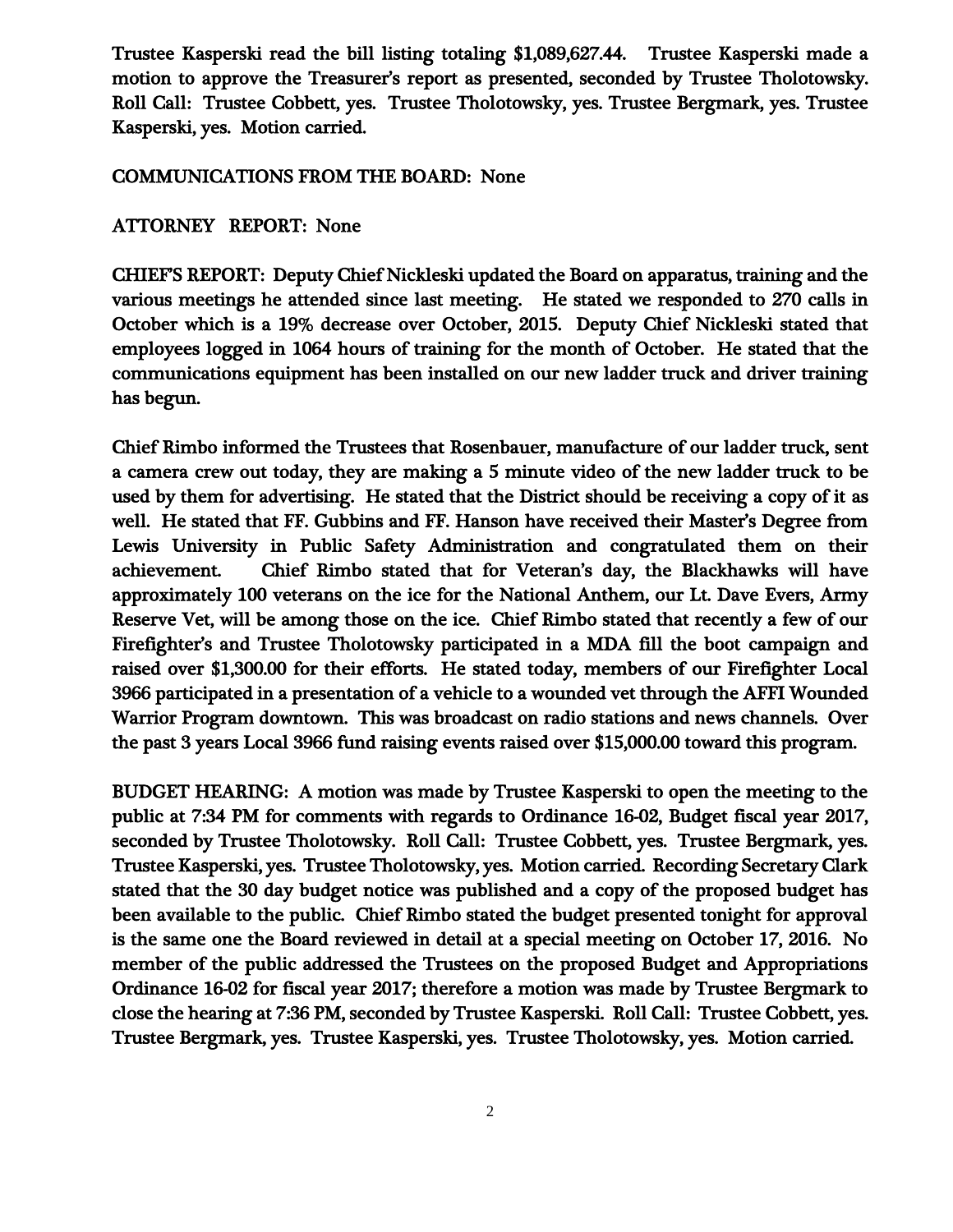A motion was made by Trustee Bergmark to adopt Ordinance 16-02, Budget and Appropriations fiscal year 2017, seconded by Trustee Kasperski. Roll Call: Trustee Cobbett, yes. Trustee Bergmark, yes. Trustee Kasperski, yes. Trustee Tholotowsky, yes. Motion carried.

## OLD BUSINESS: None

NEW BUSINESS: Chief Rimbo discussed the renewal proposal submitted by ESIP in the amount of \$70,452.00 and ICRMT in the amount of \$60,894.00 on our general liability and property insurance. Chief Rimbo is recommending renewing with ESIP. He stated even though ICRMT was the lower bid, the proposal contains higher deductibles than we currently have and is missing a few of our newer vehicles. On October  $31<sup>st</sup>$  a request was made to ICRMT to update their proposal so it was more of an apple to apple comparison to our current policy, as of today they have not responded. A motion was made by Trustee Tholotowsky to approve the renewal of our general liability and property insurance with ESIP at an annual cost of \$70,452.00. That cost includes the renewal of our accidental death and dismemberment insurance for the part-time employees at an annual cost of \$500.00, seconded by Trustee Kasperski. Roll Call: Trustee Cobbett, yes. Trustee Bergmark, yes. Trustee Kasperski, yes. Trustee Tholotowsky, yes. Motion carried.

Chief Rimbo discussed the renewal proposal submitted by IPRF in the amount of \$252,485.00 and ICRMT in the amount of \$354,934.00 on are workman compensation insurance. Chief Rimbo is recommending that we renew with IPRF. He also informed the Board that we qualified for the IPRF's grant program and will be receiving \$17,776.00 in grant monies. A motion was made by Trustee Bergmark to approve the renewal of our workman compensation insurance with IPRF at a cost of \$252,485.00, seconded by Trustee Kasperski. Roll Call: Trustee Cobbett, yes. Trustee Bergmark, yes. Trustee Kasperski, yes. Trustee Tholotowsky, yes. Motion carried.

Chief Rimbo stated we received an invoice in the amount of \$21,536.63 for the repairs to Engine 911, however JX Enterprises is still working to see if they can get any credits for warranties. A motion was made by Trustee Kasperski to approve the repairs to Engine 911 by JX Enterprises not to exceed \$21,536.63, seconded by Trustee Bergmark. Roll Call: Trustee Cobbett, yes. Trustee Bergmark, yes. Trustee Kasperski, yes. Trustee Tholotowsky, yes. Motion carried.

CLOSED SESSION: A motion was made by Trustee Tholotowsky to enter closed session at 7:46 PM to discuss probable or pending litigation, collective negotiations for one or more classes of employees, and appointment, employment, compensation, performance or dismissal of an employee, seconded by Trustee Kasperski. Roll Call: Trustee Cobbett, yes. Trustee Bergmark, yes. Trustee Kasperski, yes. Trustee Tholotowsky, yes. Motion carried.